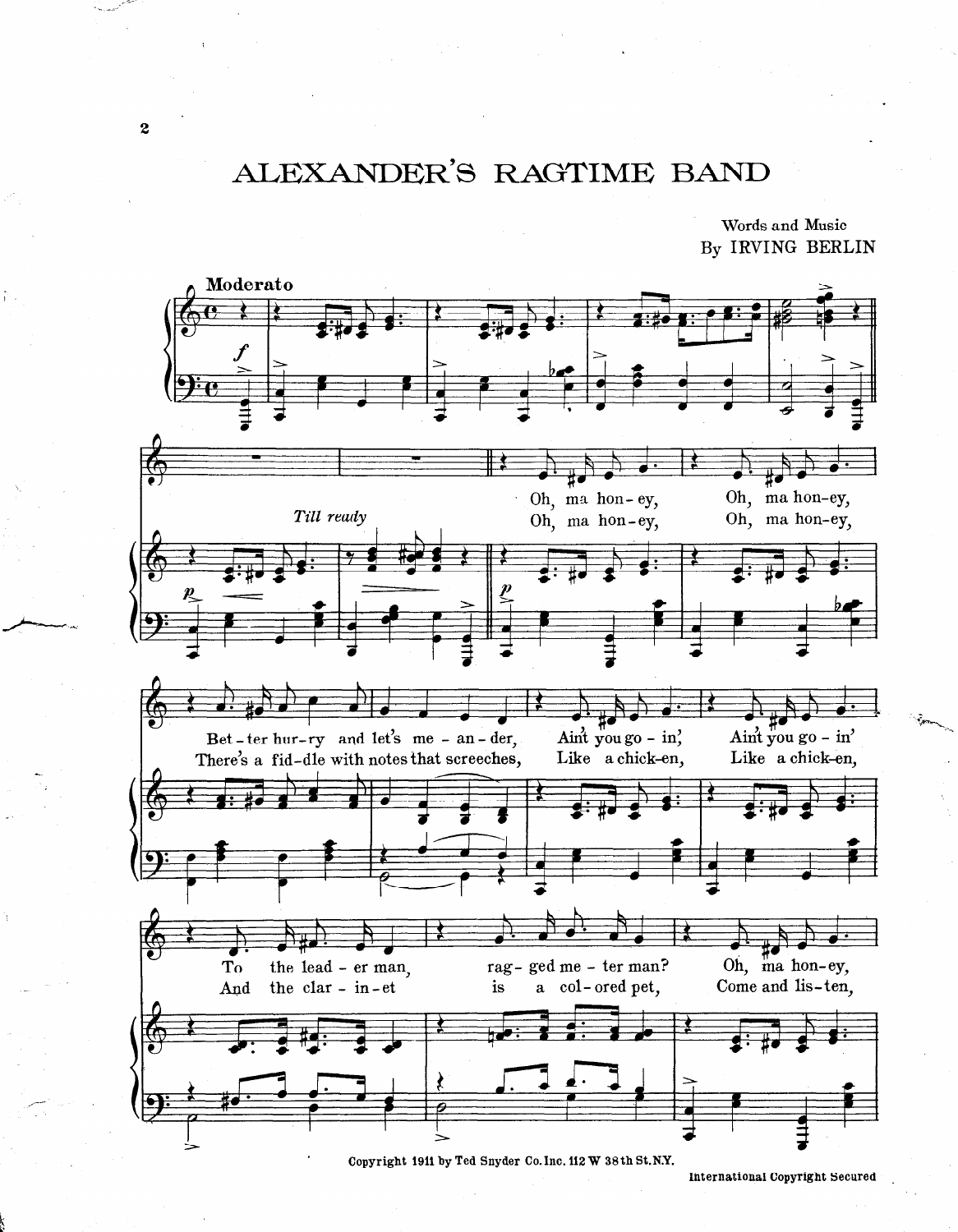

--

Alexander's Ragtime Band 4

3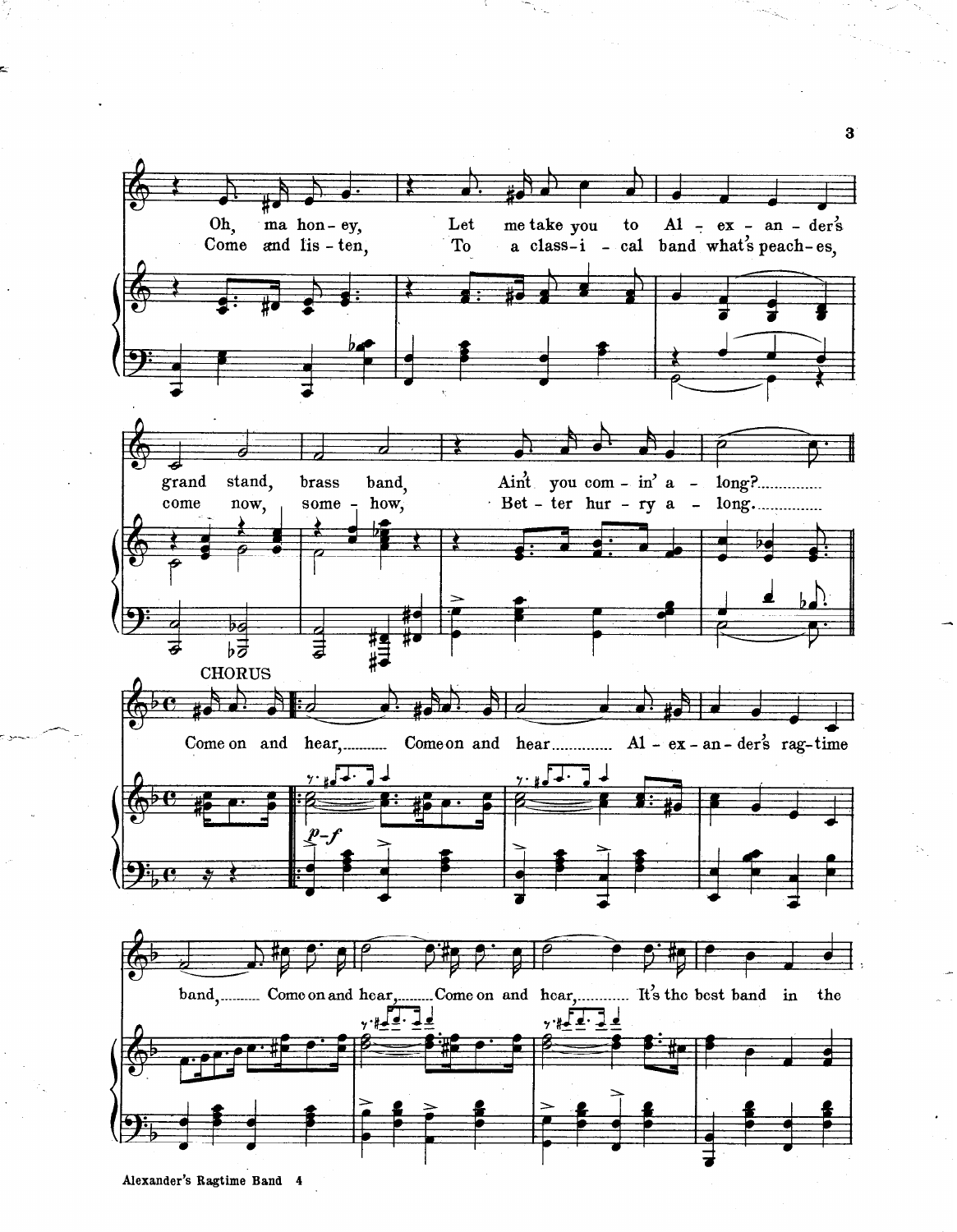